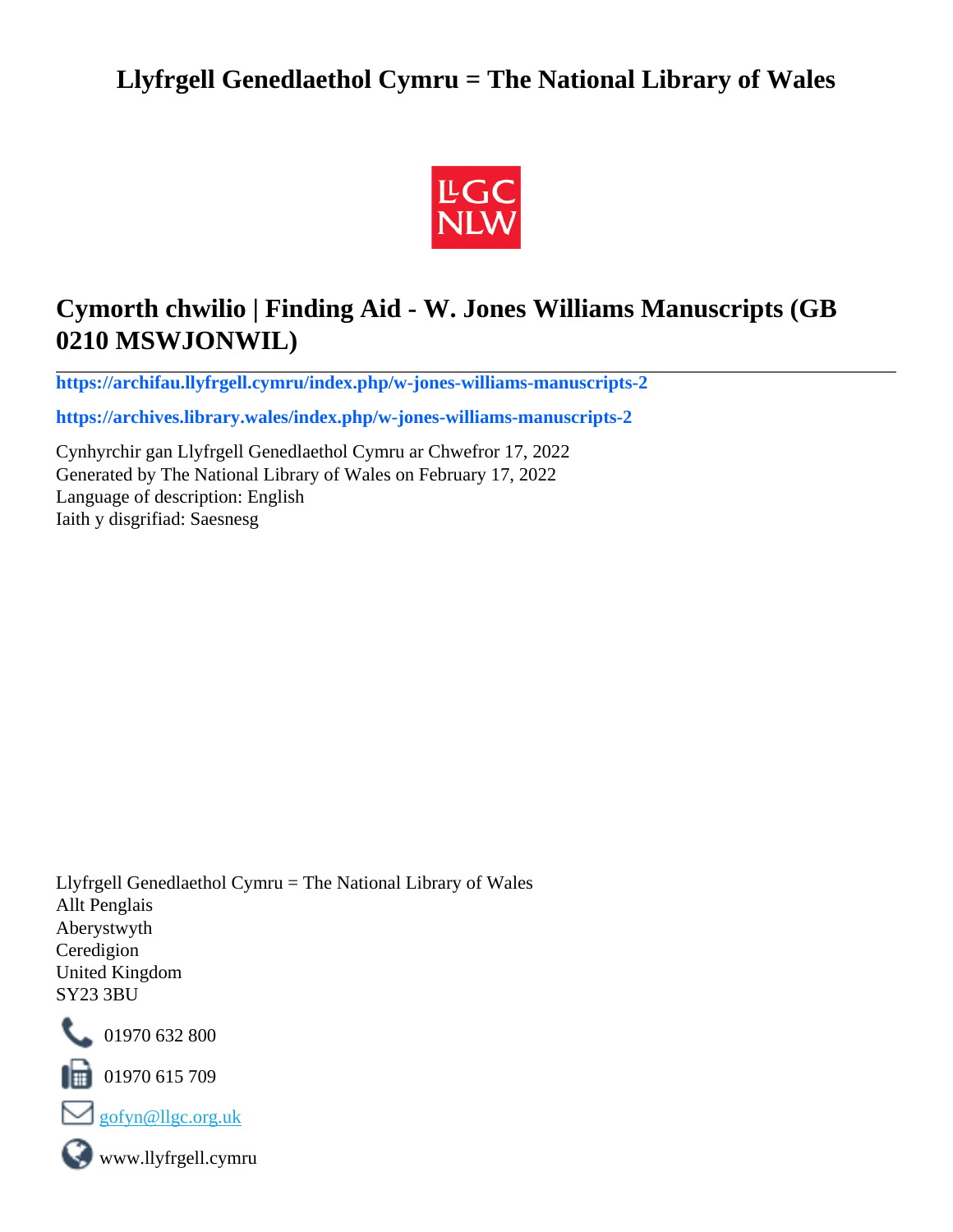# **Tabl cynnwys | Table of contents**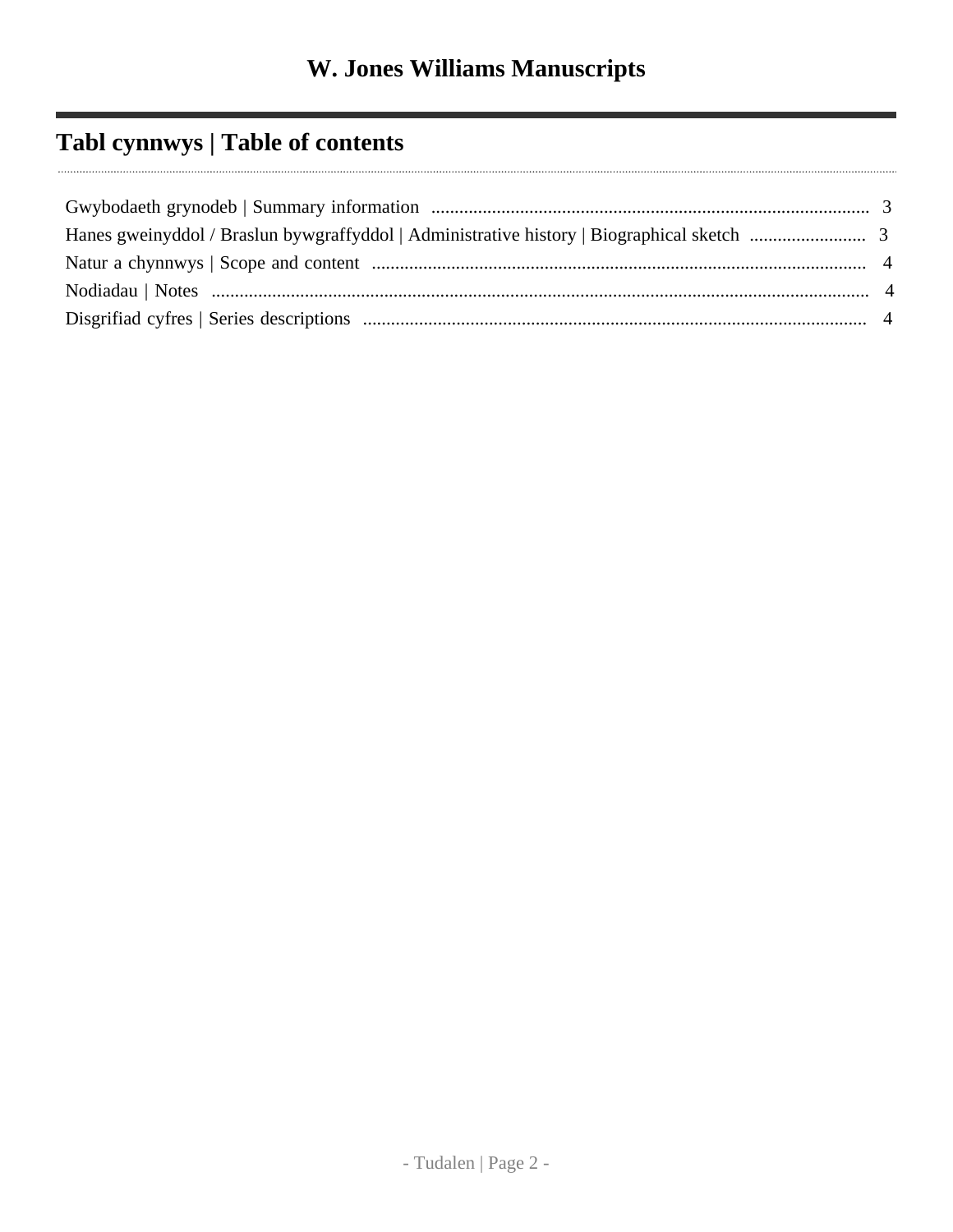## <span id="page-2-0"></span>**Crynodeb o wybodaeth | Summary of information**

| <b>Lleoliad   Repository:</b>                                                       | Llyfrgell Genedlaethol Cymru $=$ The National Library of Wales |
|-------------------------------------------------------------------------------------|----------------------------------------------------------------|
| <b>Teitl</b>   Title:                                                               | W. Jones Williams Manuscripts                                  |
| Cod cyfeirnod  <br><b>Reference code:</b>                                           | GB 0210 MSWJONWIL                                              |
| Virtua system control<br>number [alternative]:                                      | vtls004366201                                                  |
| <b>GEAC</b> system control<br>number [alternative]:                                 | (WIAbNL)0000366201                                             |
| <b>Dyddiad</b>   Date:                                                              | $[1663x1899]$ (dyddiad creu   date of creation)                |
| Disgrifiad ffisegol  <br><b>Physical description:</b>                               | 13 vols                                                        |
| Lleoliad ffisegol  <br><b>Physical location:</b>                                    | ARCH/MSS (GB0210)                                              |
| <b>Iaith   Language:</b>                                                            | Welsh                                                          |
| <b>Iaith   Language:</b>                                                            | English                                                        |
| Dyddiadau creu,<br>golygu a dileu   Dates<br>of creation, revision<br>and deletion: | September 2005.                                                |

# <span id="page-2-1"></span>**Hanes gweinyddol / Braslun bywgraffyddol | Administrative history | Biographical sketch**

#### **Nodyn | Note**

Dr W. Jones Williams, who was born at Porthmadog, practised for over fifty years as a physician at Middlesborough. He was well known as an ardent lover os his native country, and a collector of Welsh books. Having associations with Eifionydd, he acquired the works and letters of some of the poets of that district.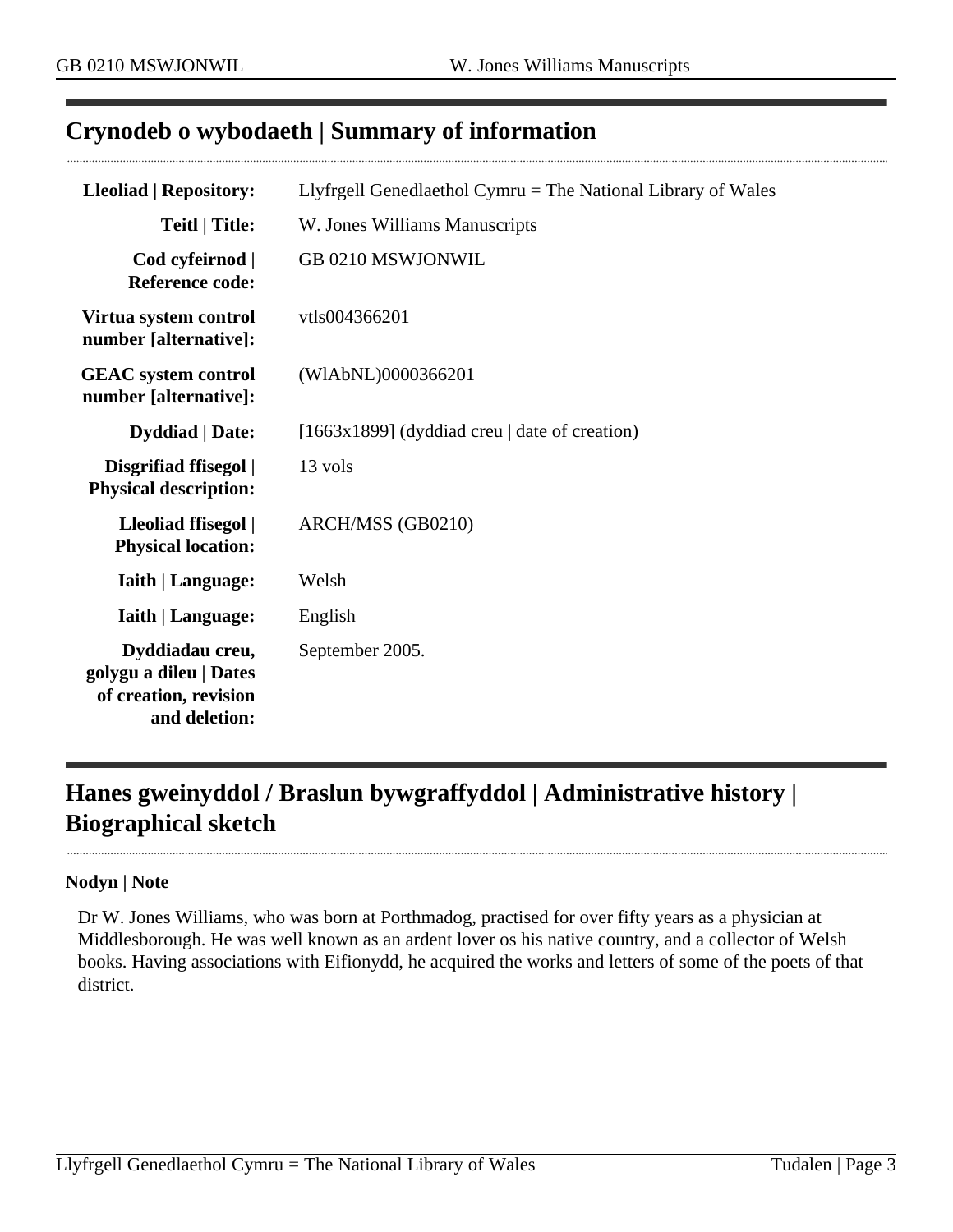### <span id="page-3-0"></span>**Natur a chynnwys | Scope and content**

A collection of works and letters, both autograph and transcript, of some of the poets of Eifionydd, accummulated by Dr W. Jones Williams.

### <span id="page-3-1"></span>**Nodiadau | Notes**

### **Nodiadau teitl | Title notes**

### **Ffynhonnell | Immediate source of acquisition**

Donated by W. Jones Williams, M.D., Middlesborough, 1917.

### **Trefniant | Arrangement**

Arranged according to NLW MSS reference numbers: NLW MSS 4441-4453.

### **Rhestrau cymorth | Finding aids**

The descriptions are also available in the Handlist of Manuscripts in the National Library of Wales, Volume II (Aberystwyth, 1951).

### **Nodiadau eraill | Other notes**

## <span id="page-3-2"></span>**Disgrifiad cyfres | Series descriptions**

| Cod cyfeirnod       | Teitl   Title                                                                                                                                                             | Dyddiadau   Dates | Disgrifiad ffisegol   Physical |
|---------------------|---------------------------------------------------------------------------------------------------------------------------------------------------------------------------|-------------------|--------------------------------|
| Reference code      |                                                                                                                                                                           |                   | description                    |
| <b>NLW MS 4441C</b> | File - Llythyrau a barddoniaeth                                                                                                                                           | [1800x1859]       |                                |
| vtls004366205       |                                                                                                                                                                           |                   |                                |
| (WIAbNL)0000366205  |                                                                                                                                                                           |                   |                                |
|                     | Natur a chynnwys / Scope and content:                                                                                                                                     |                   |                                |
|                     | Letters, poetry, transcripts of poetry and an autobiographical fragment written by John Thomas ('Sion<br>Wyn o Eifion'), and a poem by David Thomas ('Dafydd Ddu Eryri'). |                   |                                |
|                     | Nodyn / Note [generalNote]:                                                                                                                                               |                   |                                |
|                     | Formerly known as W. Jones Williams 1.                                                                                                                                    |                   |                                |
|                     | Nodyn   Note [generalNote]:                                                                                                                                               |                   |                                |
|                     | Preferred citation: NLW MS 4441C                                                                                                                                          |                   |                                |
|                     | Lleoliad ffisegol   Physical location:                                                                                                                                    |                   |                                |
|                     | ARCH/MSS (GB0210)                                                                                                                                                         |                   |                                |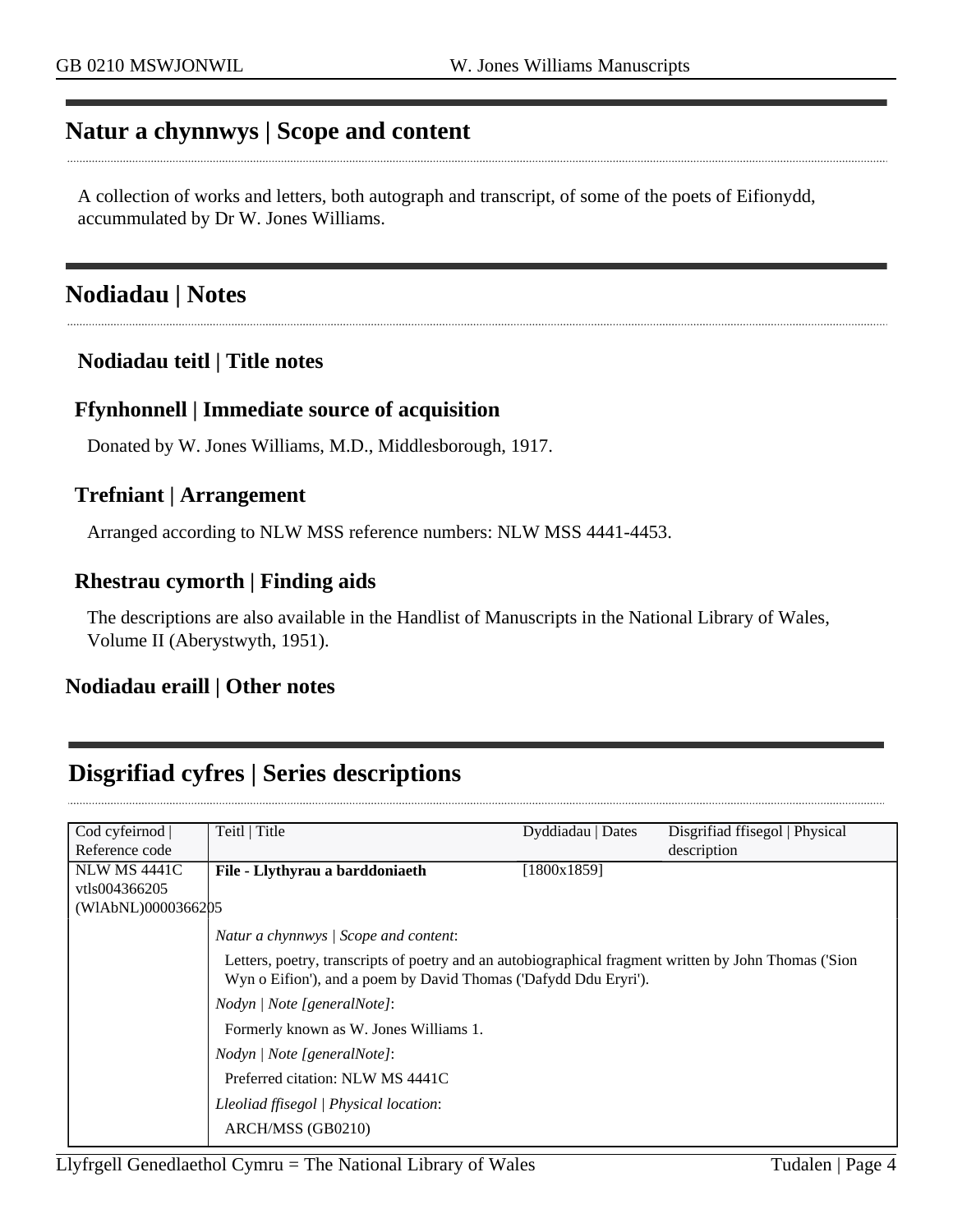GB 0210 MSWJONWIL W. Jones Williams Manuscripts

| NLW MS 4442B                         | <b>File - Barddoniaeth</b>               | $[18 \text{ cent.}] - [19$                                                                                                                                                                                  |
|--------------------------------------|------------------------------------------|-------------------------------------------------------------------------------------------------------------------------------------------------------------------------------------------------------------|
| vtls004366207                        |                                          | cent.]                                                                                                                                                                                                      |
| (WIAbNL)0000366207                   |                                          |                                                                                                                                                                                                             |
|                                      | Natur a chynnwys / Scope and content:    |                                                                                                                                                                                                             |
|                                      | Richard Parry, Newborough, and others.   | Poetry and transcripts by John Thomas ('Sion Wyn o Eifion') and poems by his uncle, John Roberts<br>('Sion Lleyn'), Griffith Williams ('Gutyn Peris'), John Henry Hughes, David Owen ('Dewi Wyn o Eifion'), |
|                                      | Nodyn   Note [generalNote]:              |                                                                                                                                                                                                             |
|                                      | Formerly known as W. Jones Williams 2.   |                                                                                                                                                                                                             |
|                                      | Nodyn   Note [generalNote]:              |                                                                                                                                                                                                             |
|                                      | Preferred citation: NLW MS 4442B         |                                                                                                                                                                                                             |
|                                      | Lleoliad ffisegol   Physical location:   |                                                                                                                                                                                                             |
|                                      | ARCH/MSS (GB0210)                        |                                                                                                                                                                                                             |
| NLW MS 4443A                         | <b>File - Barddoniaeth</b>               | [1800x1835]                                                                                                                                                                                                 |
| vtls004366208<br>(WIAbNL)0000366208  |                                          |                                                                                                                                                                                                             |
|                                      | Natur a chynnwys / Scope and content:    |                                                                                                                                                                                                             |
|                                      | Evans ('Ieuan Brydydd Hir'), and others. | Transcripts of poetry in free and strict metres by Robert Davies ('Bardd Nantglyn'), Thomas Edwards<br>('Twm o'r Nant'), Griffith Isaac, Rhys Goch Eryri, Goronwy Owen, John Roberts ('Sion Lleyn'), Evan   |
|                                      | Nodyn   Note [generalNote]:              |                                                                                                                                                                                                             |
|                                      | Formerly known as W. Jones Williams 3.   |                                                                                                                                                                                                             |
|                                      | Nodyn   Note [generalNote]:              |                                                                                                                                                                                                             |
|                                      | Preferred citation: NLW MS 4443A         |                                                                                                                                                                                                             |
|                                      | Lleoliad ffisegol   Physical location:   |                                                                                                                                                                                                             |
|                                      | ARCH/MSS (GB0210)                        |                                                                                                                                                                                                             |
| NLW MS 4444B                         | <b>File - Barddoniaeth</b>               | $[19$ cent.]                                                                                                                                                                                                |
| vtls004366210<br>(WIAbNL)0000366210  |                                          |                                                                                                                                                                                                             |
|                                      | Natur a chynnwys / Scope and content:    |                                                                                                                                                                                                             |
|                                      | Parry ('Robin Ddu Eryri'), and others.   | Autograph poetry by John Thomas ('Sion Wyn o Eifion'), Ebenezer Thomas ('Eben Fardd') and Robert                                                                                                            |
|                                      | Nodyn   Note [generalNote]:              |                                                                                                                                                                                                             |
|                                      | Formerly known as W. Jones Williams 4.   |                                                                                                                                                                                                             |
|                                      | Nodyn   Note [generalNote]:              |                                                                                                                                                                                                             |
|                                      | Preferred citation: NLW MS 4444B         |                                                                                                                                                                                                             |
|                                      | Lleoliad ffisegol   Physical location:   |                                                                                                                                                                                                             |
|                                      | ARCH/MSS (GB0210)                        |                                                                                                                                                                                                             |
| NLW MS 4445C                         | File - Llythyr Jeremi Owen               | [1775x1822]                                                                                                                                                                                                 |
| vtls004366215<br>(WIAbNL)00003662 15 |                                          |                                                                                                                                                                                                             |
|                                      | Natur a chynnwys / Scope and content:    |                                                                                                                                                                                                             |
|                                      | Amgoed'.                                 | A transcript by J[ohn] R[ichard] Jones, Ramoth of 'Llythyr Jeremi Owen at Eglwys Dduw yn Henllan                                                                                                            |
|                                      | Nodyn   Note [generalNote]:              |                                                                                                                                                                                                             |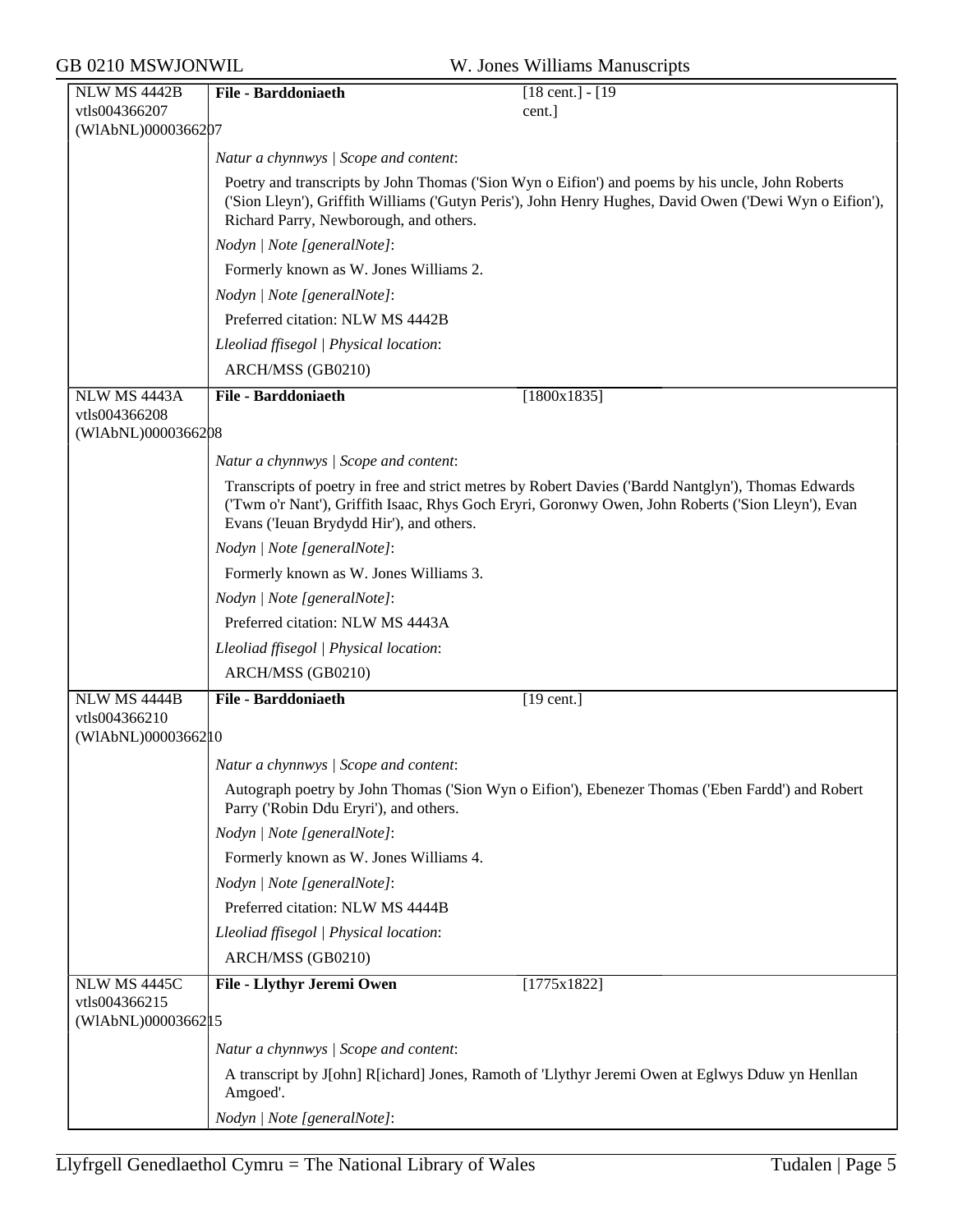|                                     | Formerly known as W. Jones Williams 5.     |                                                                                                                                                                                               |
|-------------------------------------|--------------------------------------------|-----------------------------------------------------------------------------------------------------------------------------------------------------------------------------------------------|
|                                     | Nodyn   Note [generalNote]:                |                                                                                                                                                                                               |
|                                     | Preferred citation: NLW MS 4445C           |                                                                                                                                                                                               |
|                                     | Lleoliad ffisegol   Physical location:     |                                                                                                                                                                                               |
|                                     | ARCH/MSS (GB0210)                          |                                                                                                                                                                                               |
| NLW MS 4446E                        | File - Barddoniaeth                        | [Mid 17 cent.] -                                                                                                                                                                              |
| vtls004366223                       |                                            | [Early 19 cent.]                                                                                                                                                                              |
| (WIAbNL)0000366223                  |                                            |                                                                                                                                                                                               |
|                                     | Natur a chynnwys / Scope and content:      |                                                                                                                                                                                               |
|                                     |                                            | Autograph poetry by Owen Gruffydd, John Roberts ('Sion Lleyn') and Thomas Williams ('Twm Pedrog').                                                                                            |
|                                     | Nodyn   Note [generalNote]:                |                                                                                                                                                                                               |
|                                     | Formerly known as W. Jones Williams 6.     |                                                                                                                                                                                               |
|                                     | Nodyn   Note [generalNote]:                |                                                                                                                                                                                               |
|                                     | Preferred citation: NLW MS 4446E           |                                                                                                                                                                                               |
|                                     | Lleoliad ffisegol   Physical location:     |                                                                                                                                                                                               |
|                                     | ARCH/MSS (GB0210)                          |                                                                                                                                                                                               |
| NLW MS 4447B                        | <b>File - Barddoniaeth</b>                 | [1800x1822]                                                                                                                                                                                   |
| vtls004366226                       |                                            |                                                                                                                                                                                               |
| (WIAbNL)0000366226                  |                                            |                                                                                                                                                                                               |
|                                     | Natur a chynnwys / Scope and content:      |                                                                                                                                                                                               |
|                                     | Nantglyn').                                | Transcripts by J[ohn] R[ichard] Jones, Ramoth of poetry by John Jones ('Jac Glanygors'), Goronwy<br>Owen, Hugh Hughes ('Y Bardd Coch'), Richard Parry ('Gwalchmai') and Robert Davies ('Bardd |
|                                     | Nodyn   Note [generalNote]:                |                                                                                                                                                                                               |
|                                     | Formerly known as W. Jones Williams 7.     |                                                                                                                                                                                               |
|                                     | Nodyn   Note [generalNote]:                |                                                                                                                                                                                               |
|                                     | Preferred citation: NLW MS 4447B           |                                                                                                                                                                                               |
|                                     | Lleoliad ffisegol   Physical location:     |                                                                                                                                                                                               |
|                                     | ARCH/MSS (GB0210)                          |                                                                                                                                                                                               |
| <b>NLW MS 4448B</b>                 | File - Barddoniaeth a chyfieithiadau       | [1806x1859]                                                                                                                                                                                   |
| vtls004366228<br>(WIAbNL)0000366228 |                                            |                                                                                                                                                                                               |
|                                     | Natur a chynnwys / Scope and content:      |                                                                                                                                                                                               |
|                                     | together with translations, extracts, etc. | Transcripts by John Thomas ('Sion Wyn o Eifion') of poetry by John Roberts ('Sion Lleyn') and others,                                                                                         |
|                                     | Nodyn   Note [generalNote]:                |                                                                                                                                                                                               |
|                                     | Formerly known as W. Jones Williams 8.     |                                                                                                                                                                                               |
|                                     | Nodyn   Note [generalNote]:                |                                                                                                                                                                                               |
|                                     | Preferred citation: NLW MS 4448B           |                                                                                                                                                                                               |
|                                     | Lleoliad ffisegol   Physical location:     |                                                                                                                                                                                               |
|                                     | ARCH/MSS (GB0210)                          |                                                                                                                                                                                               |
| NLW MS 4449B                        | File - Copïau a chyfieithiadau             | [1806x1859]                                                                                                                                                                                   |
| vtls004366232<br>(WIAbNL)0000366282 |                                            |                                                                                                                                                                                               |